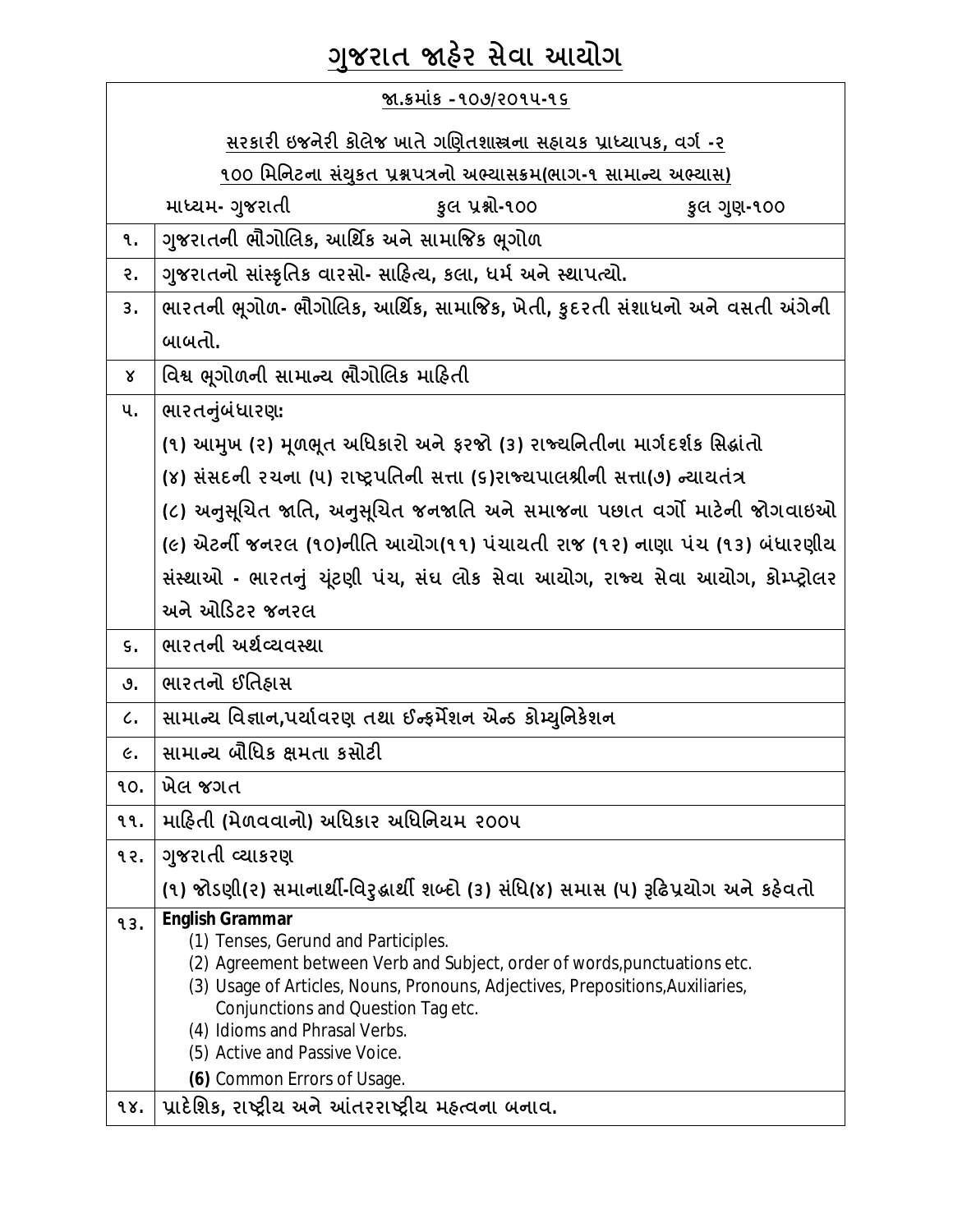|    | જા.કમાંક –૧૦૭/૨૦૧૫-૧૬                                                                  |
|----|----------------------------------------------------------------------------------------|
|    | <u>સરકારી ઇજનેરી કોલેજ ખાતે ગણિતશાસ્ત્રના સહ્યયક પ્રાધ્યાપક, વર્ગ -૨</u>               |
|    | પ્રાથમિક કસોટીમાં સંબંધિત <u>વિષયનો અભ્યાસક્રમ(ભાગ-૨)</u>                              |
|    | માધ્યમ- અંગ્રેજી<br>કુલ પ્રશ્નો-૧૦૦<br>કુલ ગુણ-૨૦૦                                     |
| 1. | Analysis: Elementary set theory, finite, countable and uncountable sets, Real          |
|    | number system as a complete ordered field, Archimedean property, supremum,             |
|    | infimum.                                                                               |
|    | Sequences and series, convergence, limsup, liminf.                                     |
|    | Bolzano Weierstrass theorem, Heine Borel theorem.                                      |
|    | Continuity, uniform continuity, differentiability, mean value theorem.                 |
|    | Sequences and series of functions, uniform convergence.                                |
|    | Riemann sums and Riemann integral, Improper Integrals.                                 |
|    | Monotonic functions, types of discontinuity, functions of bounded variation,           |
|    | Lebesgue measure, Lebesgue integral.                                                   |
|    | Functions of several variables, directional derivative, partial derivative, derivative |
|    | as a linear transformation, inverse and implicit function theorems.                    |
|    | Metric spaces, compactness, connectedness. Normed linear Spaces. Spaces of             |
|    | continuous functions as examples.                                                      |
| 2. | Linear Algebra: Vector spaces, subspaces, linear dependence, basis, dimension,         |
|    | algebra of linear transformations.                                                     |
|    | Algebra of matrices, rank and determinant of matrices, linear equations.               |
|    | Eigenvalues and eigenvectors, Cayley-Hamilton theorem.                                 |
|    | Matrix representation of linear transformations. Change of basis, canonical forms,     |
|    | diagonal forms, triangular forms, Jordan forms.                                        |
|    | Inner product spaces, orthonormal basis.                                               |
|    | Quadratic forms, reduction and classification of quadratic forms                       |
| 3. | <b>Complex Analysis:</b> Algebra of complex numbers, the complex plane,                |
|    | polynomials, power series, transcendental functions such as exponential,               |
|    | trigonometric and hyperbolic functions.                                                |
|    | Analytic functions, Cauchy-Riemann equations.                                          |

Contour integral, Cauchy's theorem, Cauchy's integral formula, Liouville's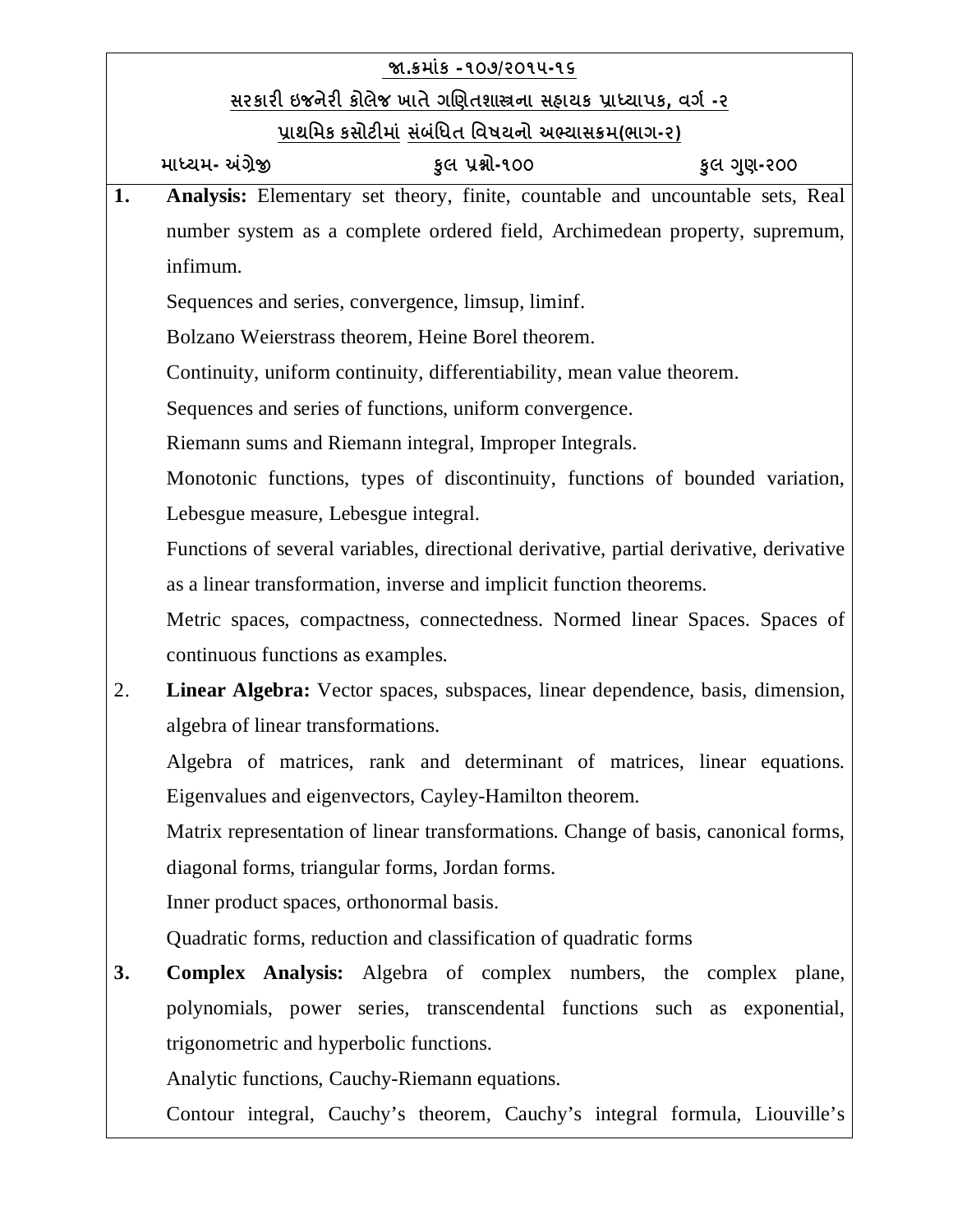theorem, Maximum modulus principle, Schwarz lemma, Open mapping theorem. Taylor series, Laurent series, calculus of residues.

Conformal mappings, Mobius transformations.

4. **Algebra:** Permutations, combinations, pigeon-hole principle, inclusion-exclusion principle, derangements.

Fundamental theorem of arithmetic, divisibility in Z, congruences,

Chinese Remainder Theorem, Euler's Ø- function, primitive roots.

Groups, subgroups, normal subgroups, quotient groups, homomorphisms, cyclic groups, permutation groups, Cayley's theorem, class equations, Sylow theorems.

Rings, ideals, prime and maximal ideals, quotient rings, unique factorization domain, principal ideal domain, Euclidean domain.

Polynomial rings and irreducibility criteria.

Fields, finite fields, field extensions, Galois Theory.

**5. Topology**: basis, dense sets, subspace and product topology, separation axioms, connectedness and compactness.

# **6. Ordinary Differential Equations (ODEs):**

Existence and uniqueness of solutions of initial value problems for first order ordinary differential equations, singular solutions of first order ODEs, system of first order ODEs.

General theory of homogenous and non-homogeneous linear ODEs, variation of parameters, Sturm-Liouville boundary value problem, Green's function.

# **7. Partial Differential Equations (PDEs):**

Lagrange and Charpit methods for solving first order PDEs, Cauchy problem for first order PDEs.

Classification of second order PDEs, General solution of higher order PDEs with constant coefficients, Method of separation of variables for Laplace, Heat and Wave equations.

# **8. Numerical Analysis:**

Numerical solutions of algebraic equations, Method of iteration and Newton-Raphson method, Rate of convergence, Solution of systems of linear algebraic equations using Gauss elimination and Gauss-Seidel methods, Finite differences, Lagrange, Hermite and spline interpolation, Numerical differentiation and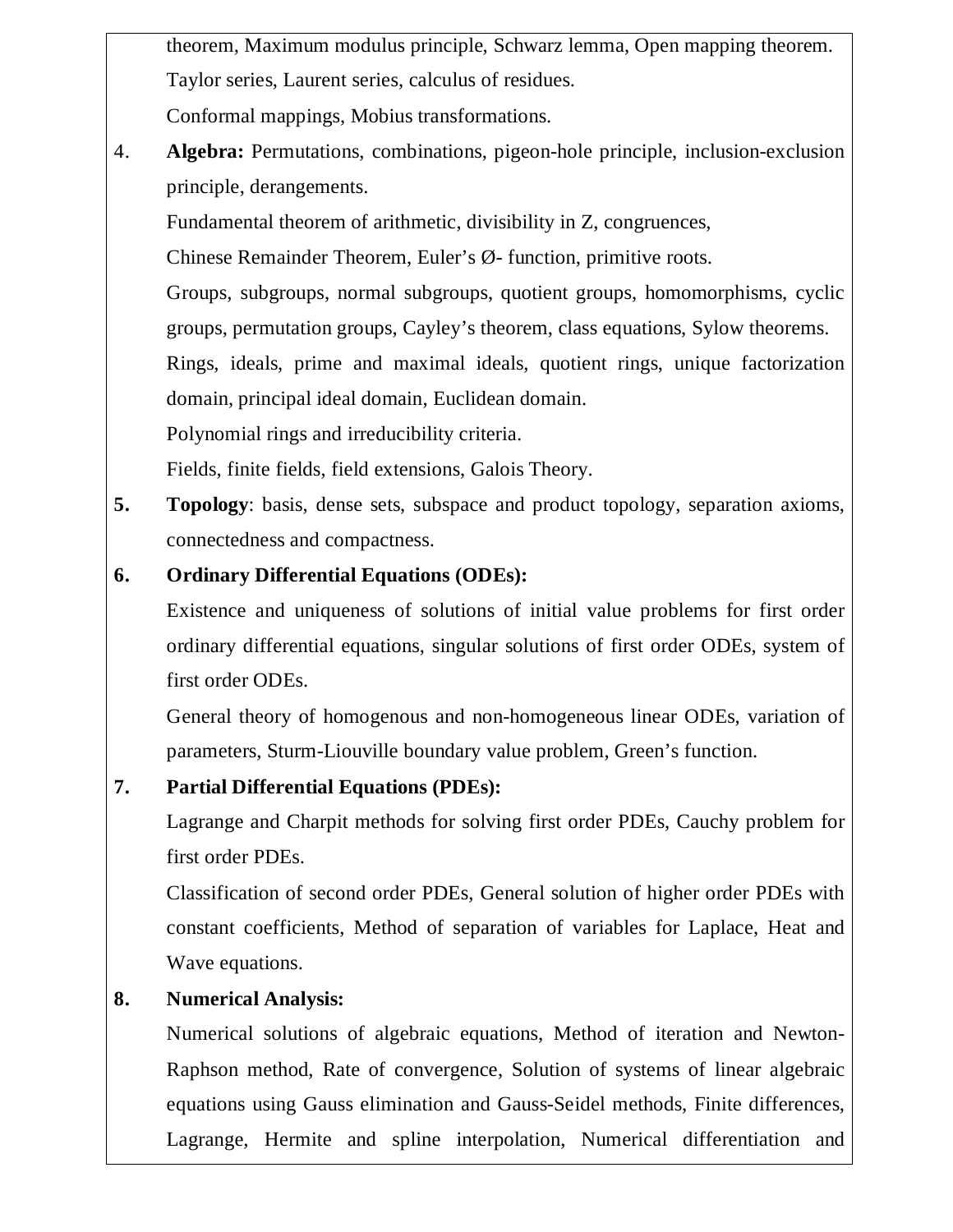integration, Numerical solutions of ODEs using Picard, Euler, modified Euler and Runge-Kutta methods.

#### **9. Calculus of Variations:**

Variation of a functional, Euler-Lagrange equation, Necessary and sufficient conditions for extrema.

Variational methods for boundary value problems in ordinary and partial differential equations.

## **10. Linear Integral Equations:**

Linear integral equation of the first and second kind of Fredholm and Volterra type, Solutions with separable kernels. Characteristic numbers and eigenfunctions, resolvent kernel.

#### **11. Classical Mechanics:**

Generalized coordinates, Lagrange's equations, Hamilton's canonical equations, Hamilton's principle and principle of least action, Two-dimensional motion of rigid bodies, Euler's dynamical equations for the motion of a rigid body about an axis, theory of small oscillations.

## 12. **Descriptive statistics, exploratory data analysis**

Sample space, discrete probability, independent events, Bayes theorem. Random variables and distribution functions (univariate and multivariate); expectation and moments. Independent random variables, marginal and conditional distributions. Characteristic functions. Probability inequalities (Tchebyshef, Markov, Jensen). Modes of convergence, weak and strong laws of large numbers, Central Limit theorems (i.i.d. case).

Markov chains with finite and countable state space, classification of states, limiting behaviour of n-step transition probabilities, stationary distribution, Poisson and birth-and-death processes.

Standard discrete and continuous univariate distributions. sampling distributions, standard errors and asymptotic distributions, distribution of order statistics and range.

Methods of estimation, properties of estimators, confidence intervals. Tests of hypotheses: most powerful and uniformly most powerful tests, likelihood ratio